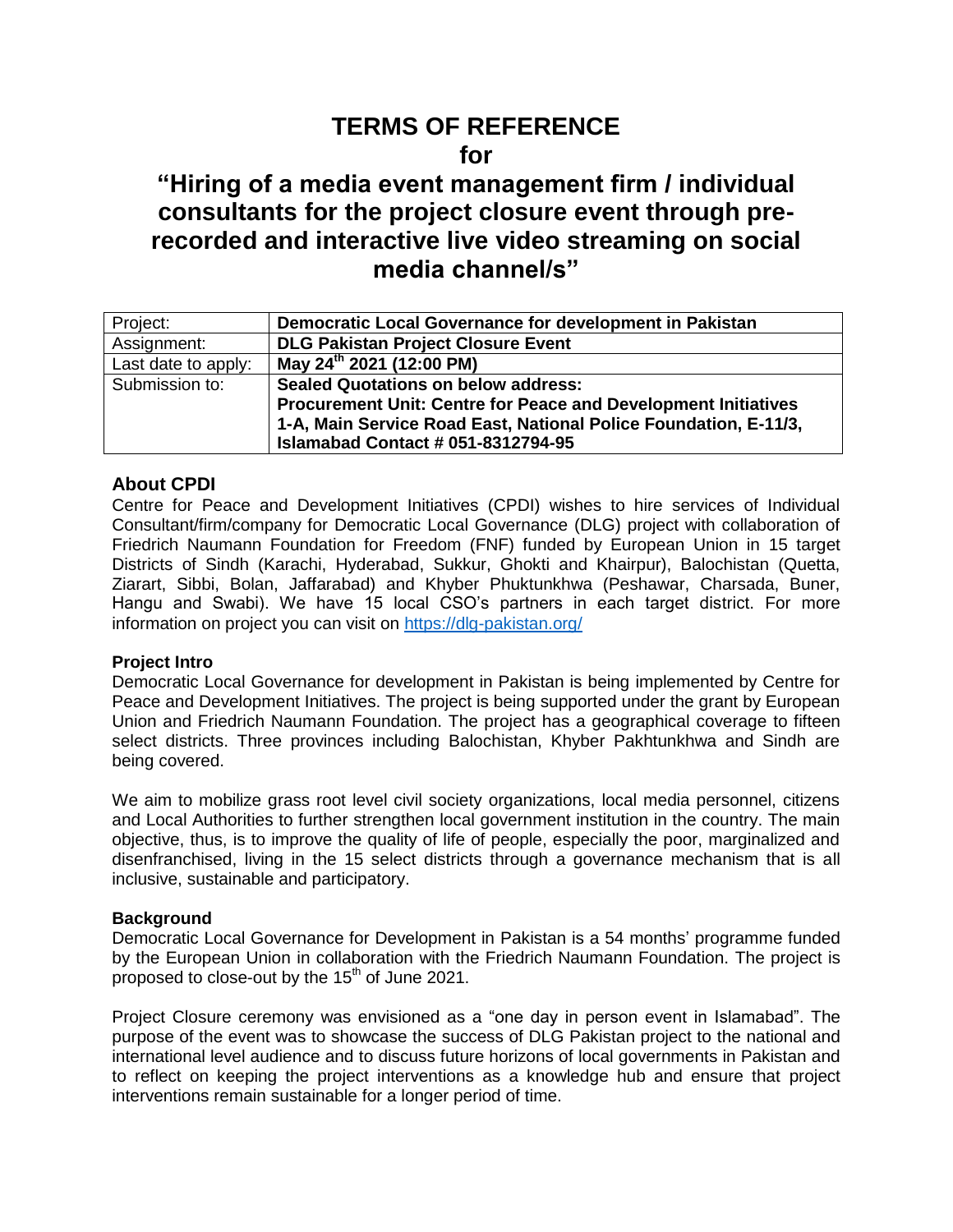Due to the COVID-19 pandemic lots of working, participating and meeting methodologies has been changed so as it has changed the overall implementation methodology for the project itself including reliance on digital means and development of events as a kind of hybrid events using the latest digital and social technologies to ensure that the objective of the activity should be obtained successfully while ensuring governments defined standard operating procedures of social distancing to contain the pandemic.

# **The Assignment**

To mitigate the risk of strict lockdowns rather than planning for a tradition in-person event, the same envisioned project closure event shall be developed, produced and live video streamed through digital and social platforms. While ensuring the participation of target audience/s nationally and internationally can access the event and participate in the specific sessions through available interactive means. The event shall also contain pre-recorded sessions, interviews and presentations of high-quality video for 90 minutes to 120 minutes or more as per requirement. The firm shall also ensure the video interviews of all four provincial local government and rural development ministers as well as develop a journey video of the project as a reporting video document.

## **Objective of the Event**

To inform project outcomes, successes and challenge to external audience including but not limited to donor organisations, like-minded organisations and programmes, federal and provincial governments, civil society, media and international community.

Present project implementing organisations as one of the champion and only related organisations working for the development and improvement of Local Governments laws, restoration and empowerment.

#### **Deliverables**

The selected firm/IC shall be able to perform multi-tasking with professional approach to manage this kind of digital event. The following should be achieved within the given timelines;

- 1. Development of Project 54 months Journey Documentary (Reporting) 3 5 minutes in English with Urdu sub-titles
- 2. Pre-record interview SOTs of Balochistan, Khyber Pakhtunkhwa, Punjab and Sindh ministers of local governments and rural development by visiting them in Quetta, Peshawar, Lahore and Karachi on mutually agreed schedule/s. (Quotations should include boarding and lodging expenses. No separate expense will be paid for boarding and lodging)
- 3. Hosting of the hybrid style event in Islamabad at a place with minimum 20-30 physically present participant/project staff/presenters/speakers/guests at a place with having all required facilities to pre-record and live-stream the event
- 4. Development and placement of 3D digital visual background, physical project backdrop and motion-graphics for SMD screen/s
- 5. Ensure ample audio visual live streaming management equipment with 5-8 participants at place
- 6. Ensure participation of others in the panel discussion through interactive means to bring in questions